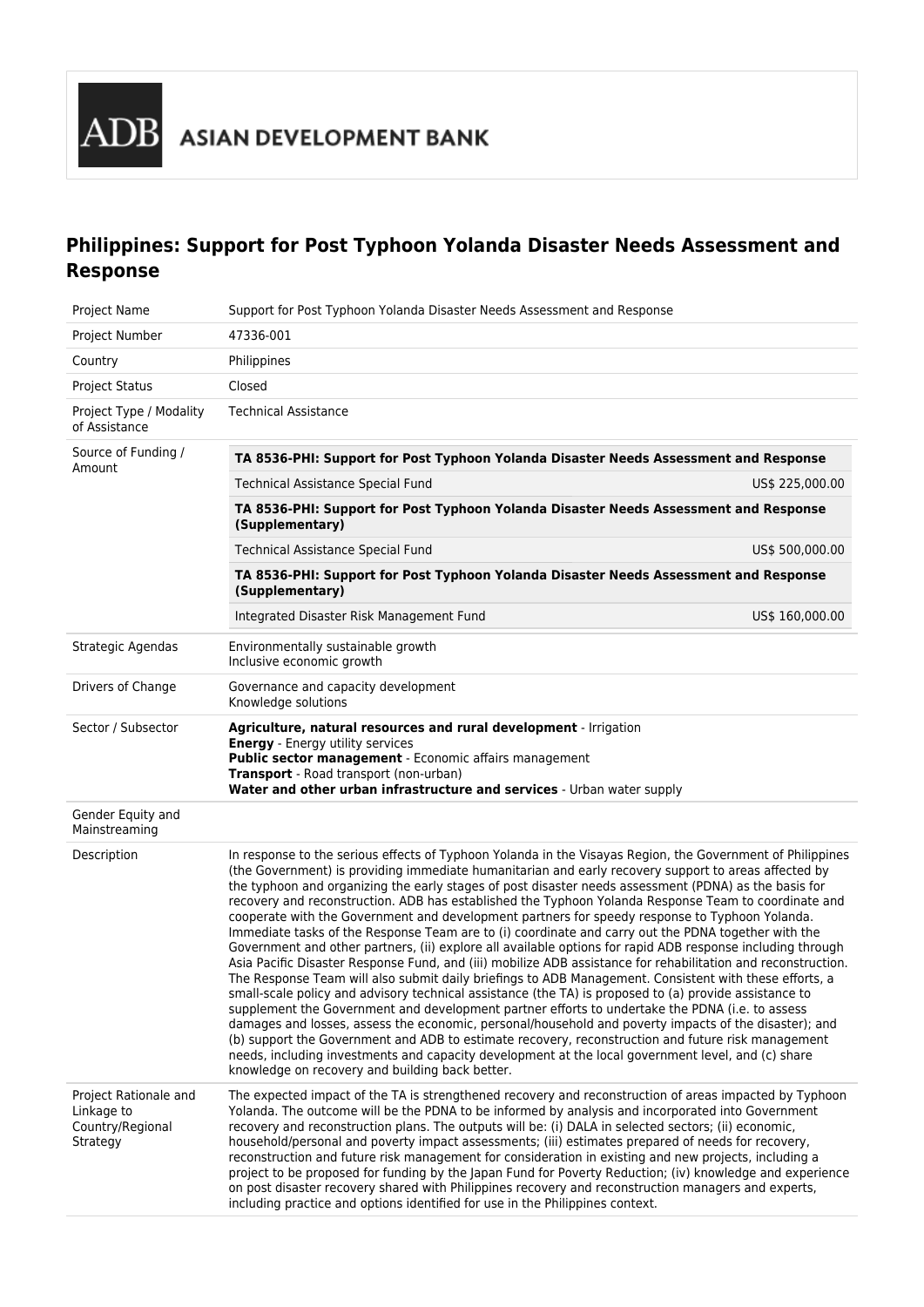# **Project Outcome**

| Description of Outcome | Post disaster needs assessments (PDNAs) are informed by expert analysis and incorporated into |
|------------------------|-----------------------------------------------------------------------------------------------|
|                        | Government recovery and reconstruction plans                                                  |

#### Progress Toward Outcome

| <b>Implementation Progress</b>                                            |                                                                                                                                                                                                                                                                                                                                                                                                                                                                                                                                                                                                                                                                                                                                                                                                                                                                                                                                                                                                                                                          |
|---------------------------------------------------------------------------|----------------------------------------------------------------------------------------------------------------------------------------------------------------------------------------------------------------------------------------------------------------------------------------------------------------------------------------------------------------------------------------------------------------------------------------------------------------------------------------------------------------------------------------------------------------------------------------------------------------------------------------------------------------------------------------------------------------------------------------------------------------------------------------------------------------------------------------------------------------------------------------------------------------------------------------------------------------------------------------------------------------------------------------------------------|
| Description of Project<br>Outputs                                         | Damage and loss assessments (DALAs) in selected sectors completed<br>Economic, household/personal and poverty impact assessments<br>Estimates for needs for recovery, reconstruction and future risk management for consideration in<br>existing and new projects<br>Knowledge and experience on post disaster recovery shared with Philippines recovery and<br>reconstruction managers and experts, including practice and options identified for use in the Philippines<br>context                                                                                                                                                                                                                                                                                                                                                                                                                                                                                                                                                                     |
| Status of Implementation<br>Progress (Outputs,<br>Activities, and Issues) | The TA has supported: (i) the preparation of the government's rapid damage, loss and needs<br>assessment RAY; (ii) the supplementary work on policy aspects of the RAY and the establishment of a<br>national results and monitoring and evaluation framework; and (iii) the establishment and operations of<br>the Typhoon Yolanda Multi-Donor Trust Fund. Through the TA, a regional forum on post-disaster<br>recovery was organised on 20-21 October 2015. The objective of the forum was for several Southeast<br>Asian countries to share their best practices and lessons on the recovery following large disasters. The<br>concept of the forum was prompted by the best practices lessons emerging out of the Typhoon Yolanda<br>recovery including our work with NEDA on the RAY and RAY2. While we want to have the opportunity to<br>reflect on the Yolanda experience, there is also benefit in sharing regional experiences (for example,<br>Aceh-Nias and Thailand) and also non regional experiences (eg Katrina recovery ten years on). |
|                                                                           |                                                                                                                                                                                                                                                                                                                                                                                                                                                                                                                                                                                                                                                                                                                                                                                                                                                                                                                                                                                                                                                          |

Geographical Location

## **Summary of Environmental and Social Aspects**

Environmental Aspects

Involuntary Resettlement

Indigenous Peoples

#### **Stakeholder Communication, Participation, and Consultation**

During Project Design

During Project Implementation

## **Business Opportunities**

Consulting Services International expertise is required (5 person months total input) for post disaster needs assessment and reconstruction planning, as well as knowledge sharing on disaster recovery, risk management and mitigation. National expertise is required (10 person months total input), complement and support the work of the ADB team and international specialists assigned to specific sectors, who are tasked to assist the Government in post disaster needs assessment, reconstruction planning, and knowledge sharing on disaster recovery, risk management and mitigation.

## **Responsible Staff**

| Responsible ADB Officer    | Teoh. Su Chin                                                                 |
|----------------------------|-------------------------------------------------------------------------------|
| Responsible ADB Department | Southeast Asia Department                                                     |
| Responsible ADB Division   | Philippines Country Office                                                    |
| <b>Executing Agencies</b>  | Asian Development Bank<br>6 ADB Avenue.<br>Mandaluyong City 1550, Philippines |

# **Timetable**

| <b>Concept Clearance</b> | $\overline{\phantom{a}}$ |
|--------------------------|--------------------------|
| Fact Finding             | $\overline{\phantom{a}}$ |
| MRM                      |                          |